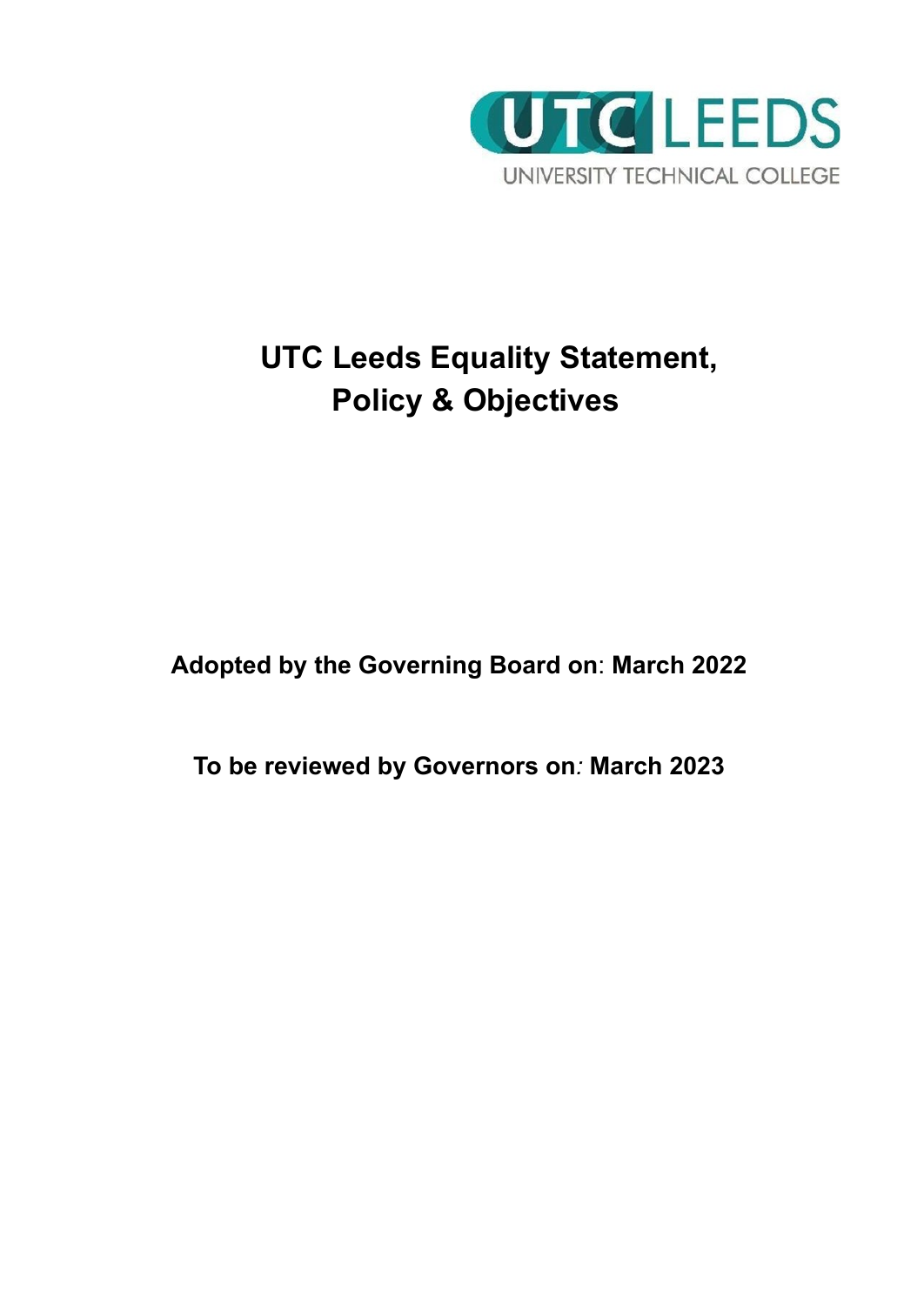The Equality Act 2010 requires public bodies, in carrying out their functions, to have due regard to the need to:

o eliminate discrimination and other conduct that is prohibited by the Act

o advance equality of opportunity between people who share a protected characteristic and people who do not share it

o foster good relations across all characteristics - between people who share a protected characteristic and people who do not share it.

In the development of this policy due regard has been given to achieving these objectives*.*

*An update regarding progress in achieving the Equality Objectives set is required to be published annually.*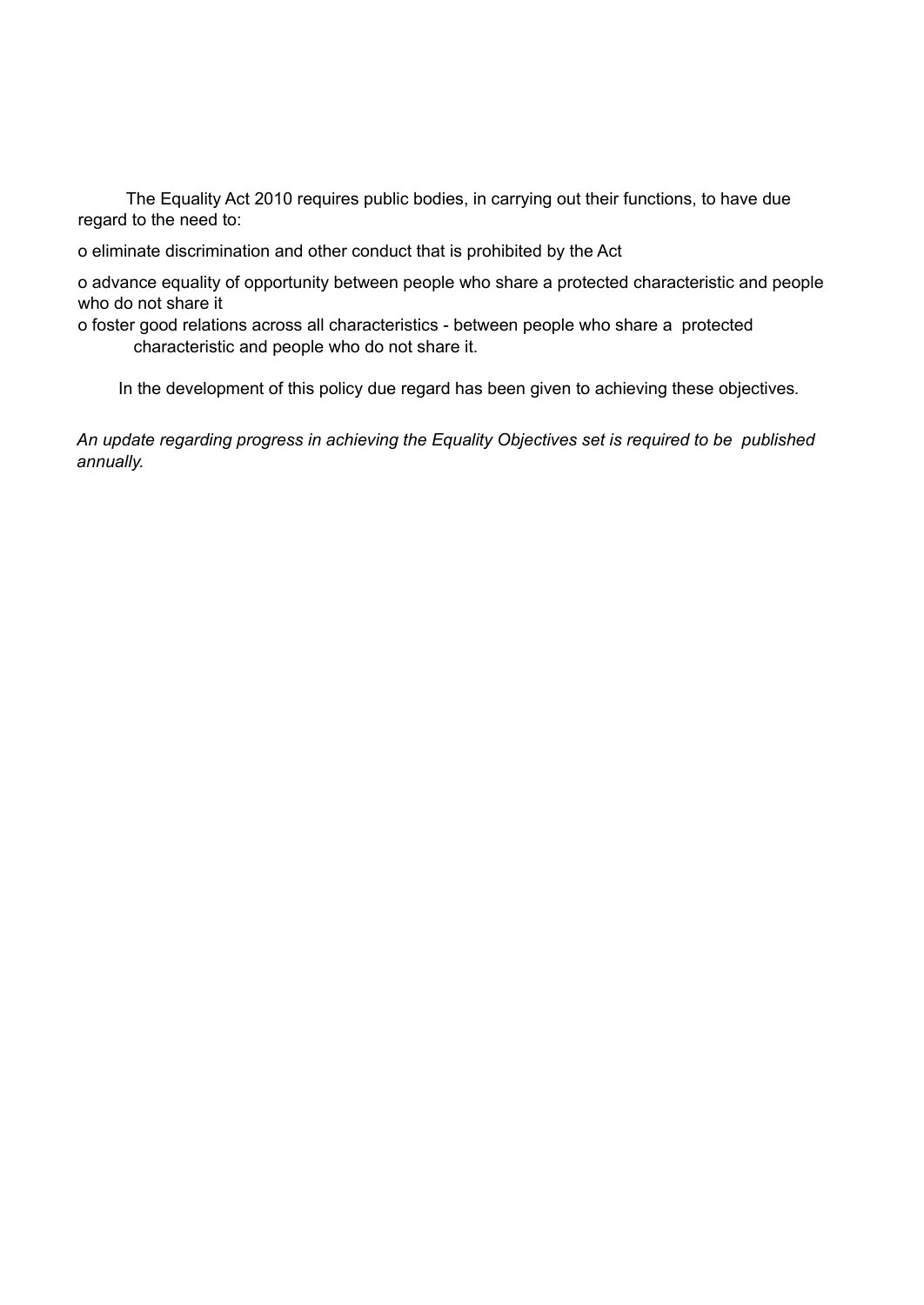# **Contents**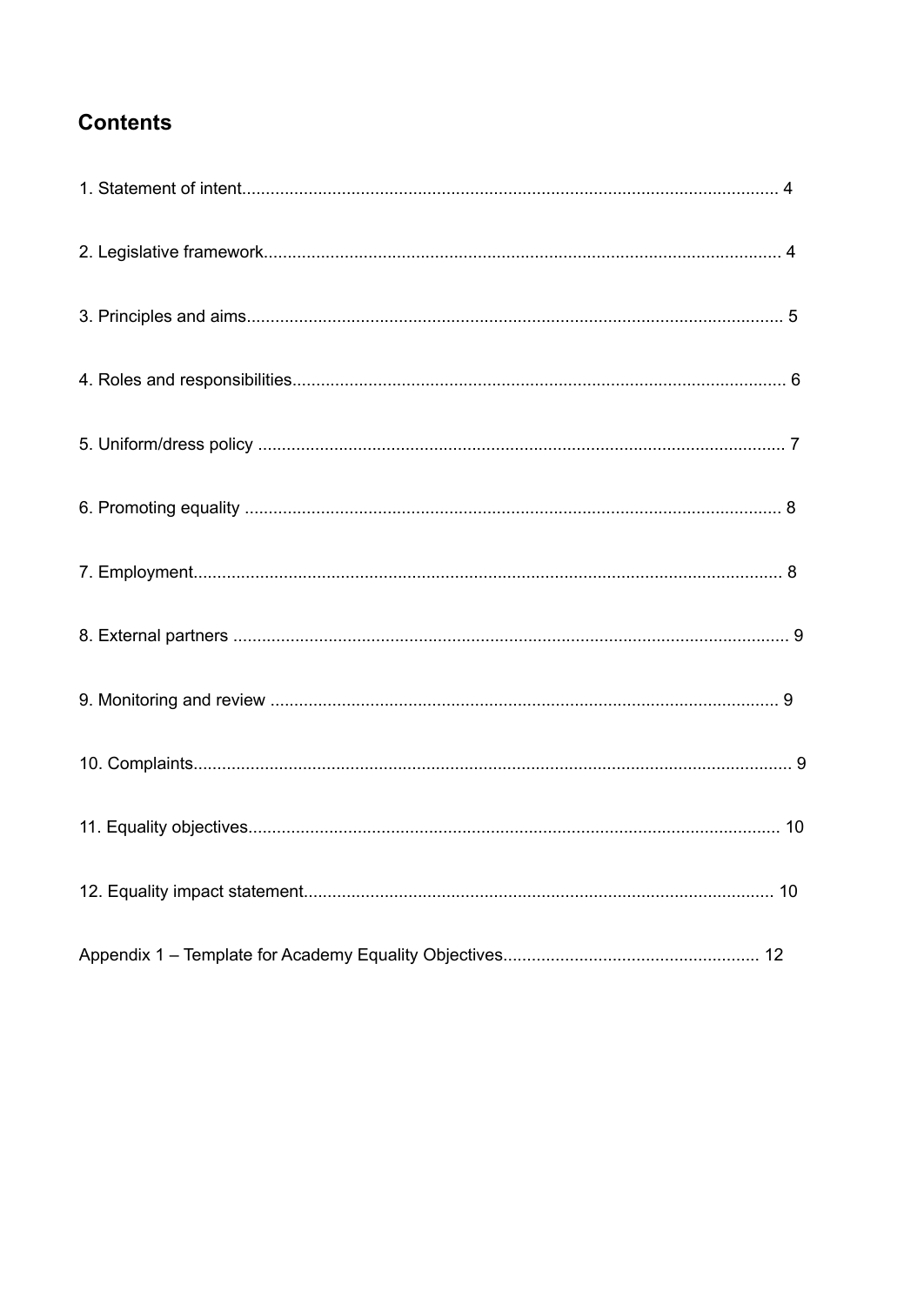# **1. Statement of intent**

UTC Leeds recognises that certain groups in society have historically been disadvantaged on account of unlawful discrimination they have faced on the basis of their race, gender, disability, religion/belief, sexual orientation or age.

This policy will put in place a range of actions to eliminate prejudice, unlawful discrimination and victimisation within the Trust, its school communities and workforce.

# **2. Legislative framework**

**2.1** The Equality Act 2010 provides a single legal framework with three broad duties: •

Eliminate discrimination and other conduct that is prohibited by the Act.

- Advance equality of opportunity between people who share a protected characteristic and people who do not share it.
- Foster good relations across all characteristics between people who share a protected characteristic and people who do not share it.

The effect of the Equality Duty is that schools must have due regard to the above in relation to the management of their pay policies, avoiding direct or indirect discrimination. The Public Sector Equality Duty (PSED) requires public bodies to prepare and publish equality objectives and publish information, to demonstrate compliance with the general duty - the Equality Act 2010 (Specific Duties) Regulations 2011.

- **2.2** This policy has due regard to statutory legislation including, but not limited to, the following:
	- UN Convention on the Rights of the Child.
	- UN Convention on the Rights of Persons with Disabilities.
	- Human Rights Act 1998.
	- Special Educational Needs Regulations 2014.
	- Education and Inspections Act 2006.
	- Equality Act 2010.
	- The Equality Act 2010 (Specific Duties) Regulations 2011.
- **2.3** UTC Leeds fully understand the principles of the Act and the work needed to ensure that those with protected characteristics are not discriminated against and are given equal opportunities.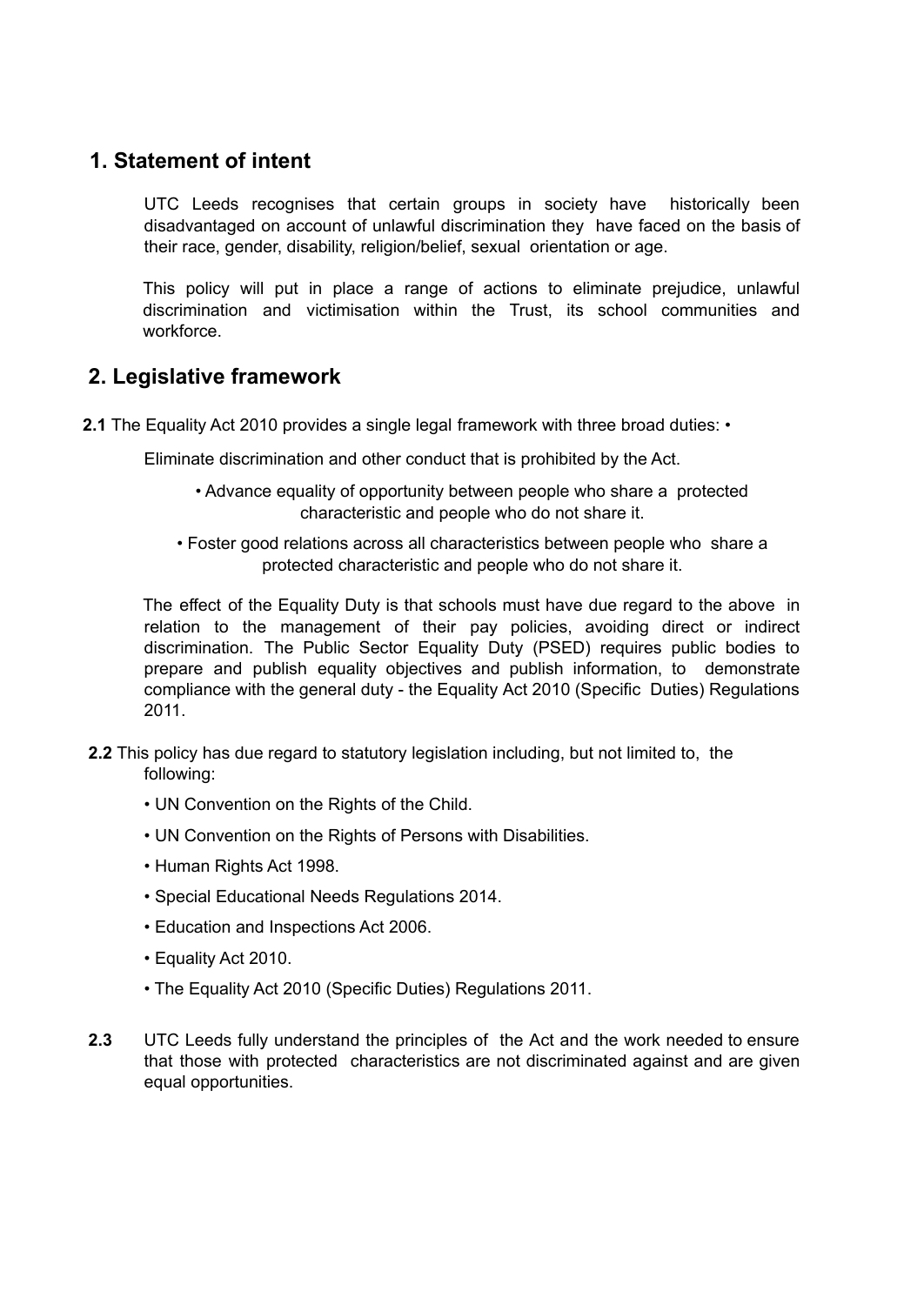- **2.4** A protected characteristic under the Act is as follows:
	- Age.
	- Disability.
	- Race, nationality, ethnic or national origin.
	- Sex (including transgender people).
	- Gender reassignment.
	- Maternity and pregnancy.
	- Religion and belief.
	- Sexual orientation.
	- Marriage and civil partnership (for employees).

In addition to the above characteristics, UTC Leeds is equally committed to promoting equality and diversity in relation to socio economic background.

- **2.5** In schools, the Act makes it unlawful for a school to discriminate against, harass or victimise a pupil or potential pupil:
	- In relation to admissions.
	- In the way it provides education for pupils.
	- In the way it provides pupils access to any benefit, facility or service.
	- By excluding a pupil or subjecting them to any other detriment.

### **3. Principles and aims**

- **3.1** We see all employees, learners, potential learners and their parents and carers as of equal value, regardless of their race, gender, disability, religion/belief, sexual orientation or age.
- **3.2** Our policies, procedures and activities must not discriminate but must nevertheless take account of differences of life experience, outlook and background and in the kinds of barrier and disadvantages which people may face in relation to their race, gender, disability, religion/belief, sexual orientation or age.
- **3.3** UTC Leeds will promote race equality and have due regard to eliminating unlawful racial discrimination, promoting equality of opportunity and promoting good relations between people of different racial groups. UTC Leeds recognise, value and celebrate stakeholders with multiple intersecting protected characteristics.
- **3.4** UTC Leeds will promote disability equality throughout the Trust and its Academies, ensuring equality of opportunity, eliminating unlawful discrimination, eliminating disability-related harassment and encouraging participation by disabled people in public life.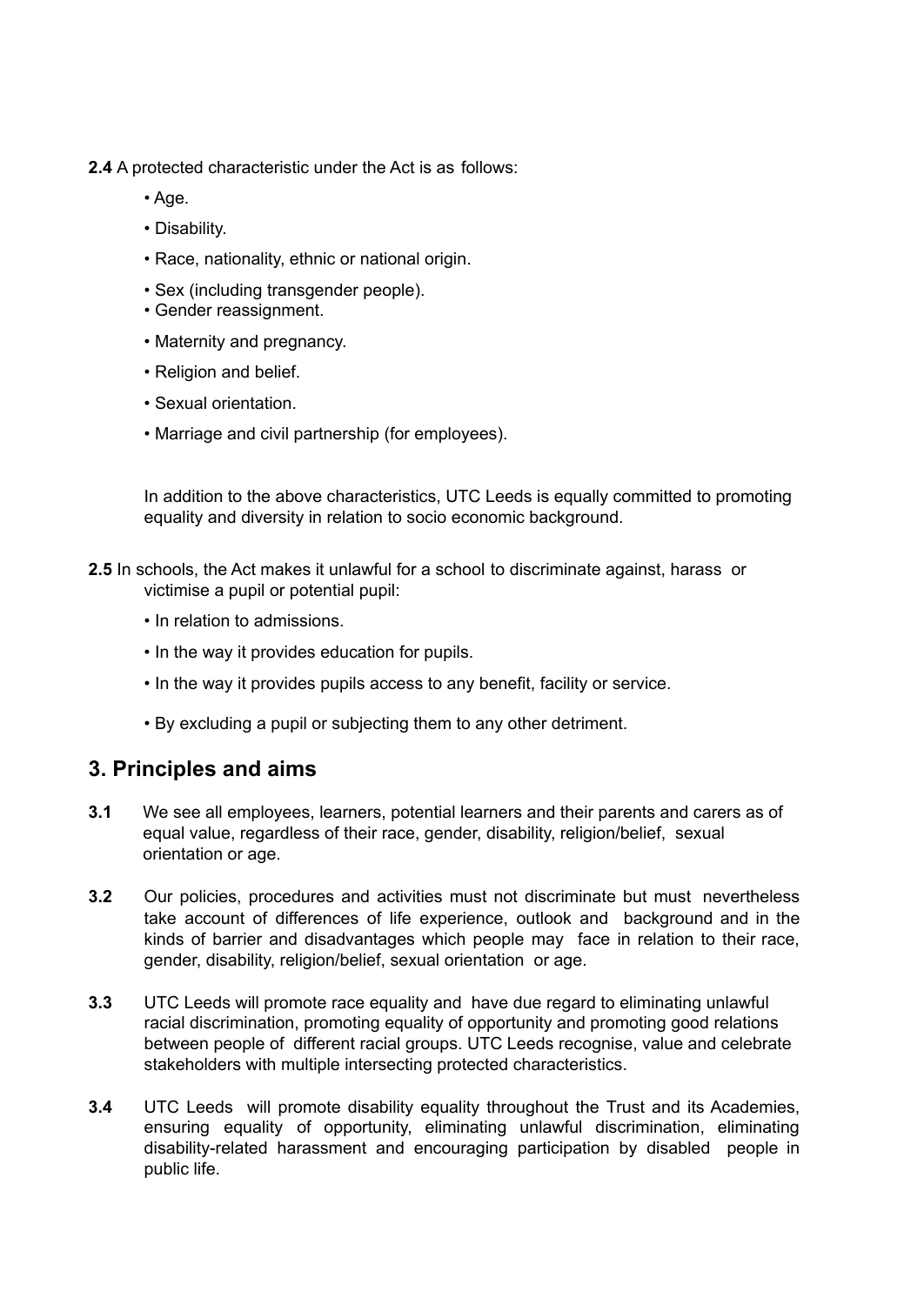- **3.5** UTC Leeds and its Academies will promote gender equality by eliminating unlawful discrimination and harassment and promote the equality of opportunity between men and women, girls and boys.
- **3.6** Transgender people are explicitly covered by the Gender Equality Duty. For the purposes of this policy, the term 'transgender' refers to an individual whose gender expression or identity is different from that traditionally associated with the sex they were assigned at birth. The Trust and its Academies will respect the confidentiality of those seeking gender re-assignment and will provide a supportive environment within the social community.
- **3.7** UTC Leeds are opposed to all forms of prejudice and particularly recognise that children and young people who experience any form of prejudice-related discrimination may fare less well in the education system.
- **3.8** UTC Leeds will ensure that all staff comply with the appropriate equality legislation and regulations.

The Trust and its Academies will:

- Ensure that their Admissions Policies do not discriminate in any way.
- Ensure that staff are aware of their responsibilities, are given necessary training and support and report to Governors.
- Ensure that the recording and reporting of equality and diversity is sufficiently scrutinised.
- Foster positive attitudes and relationships and a shared sense of cohesion and belonging, ensuring that this is promoted in all policies, procedures and activities.
- Observe good equalities practice in staff recruitment, retention and development and ensure that all policies and procedures benefit all employees and potential employees regardless of their race, gender, disability, religion/belief, sexual orientation or age and with full respect for legal rights relating to pregnancy and maternity.
	- Reduce and remove any inequalities and barriers that already exist.
	- Ensure that policies, procedures and activities benefit society as a whole, both locally and nationally, by fostering greater social cohesion and greater participation in the public life of everyone, regardless of their race, gender, disability, religion/belief, sexual orientation or age.
	- Ensure that staff promote an inclusive and collaborative ethos in the school, challenging inappropriate language and behaviour, responding appropriately to incidents of discrimination and harassment and showing appropriate support for pupils with additional needs, maintaining a good level of awareness of issues surrounding equalities.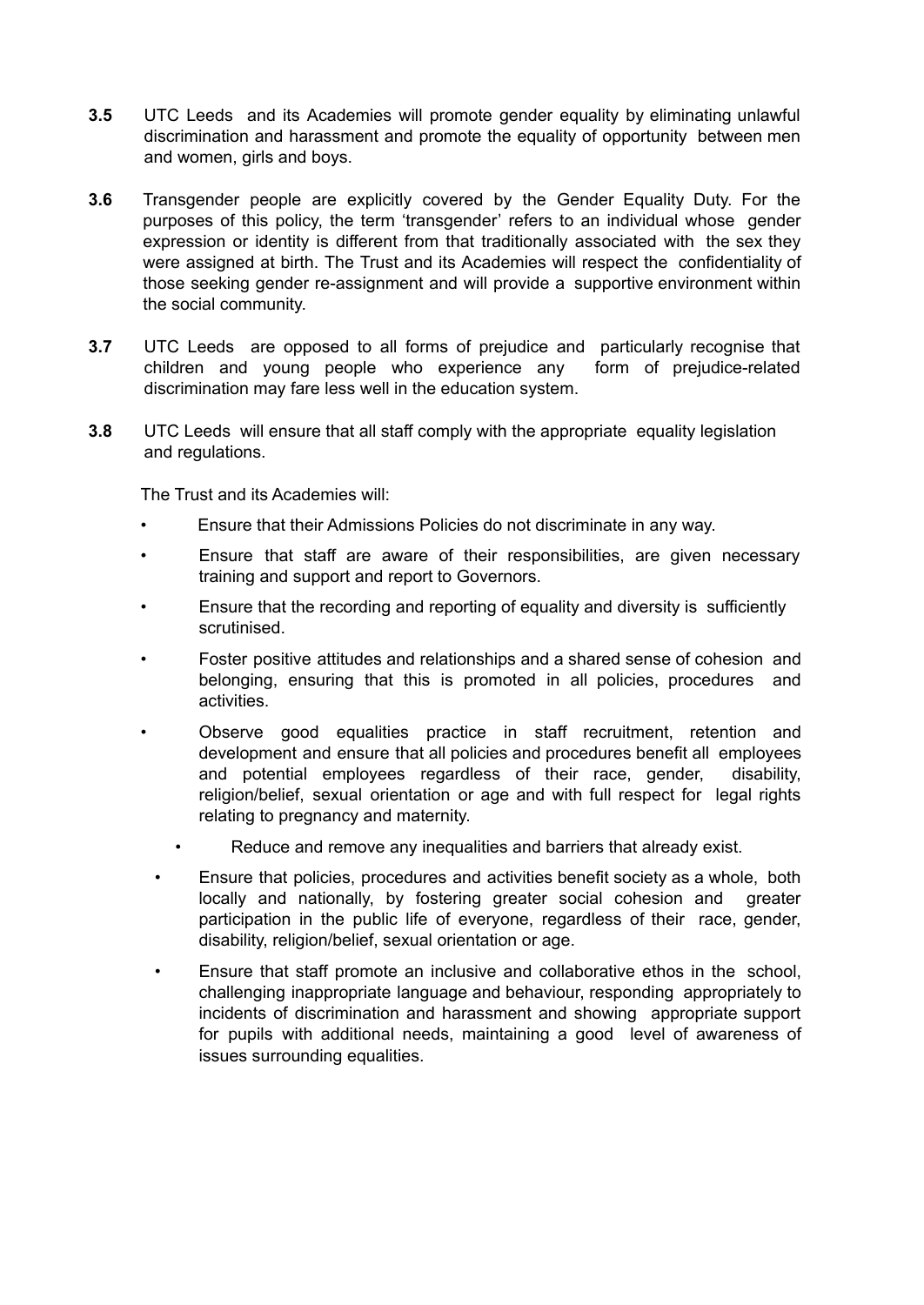**3.9** Ethos and Atmosphere We are aware that those involved in the leadership of the school community are instrumental in demonstrating mutual respect between all members of the school community. To this end: There should be an 'openness' of atmosphere and mutual respect which welcomes everyone to the school; The pupils are encouraged to greet visitors to the school, and adults within the school, with friendliness and courtesy; The displays around the school should be of a high quality and reflect diversity across all aspects of school life and are frequently monitored; Provision is made to cater for the spiritual needs of all the children through planning of assemblies, classroom based and externally based activities.

# **4. Roles and responsibilities**

Equality & diversity is the responsibility of all members of the school community

**4.1** Governors of UTC Leeds will:

- Ensure that the Academy complies with the appropriate equality legislation and regulations.
- Meet its obligations under the Public Sector Equality Duty to publish equality objectives.
- Approve the UTC Leedsific objectives adopted by the college. An example can be found at Appendix 1.
- Ensure that the recording and reporting of equality and diversity data is sufficiently scrutinised.
- Ensure equal opportunities in its staff recruitment and promotion practices, professional development programmes and in membership of the Governors.

• Ensure that consideration is given to the diversity profile of existing staff when recruiting new ones.

- Provide information in appropriate and accessible formats.
- Ensure that the necessary disciplinary measures are in place to enforce this policy.
- Publish information about staff as well as pupil-related data.

College Principal will:

- Implement the Equality Statement/Policy and its required procedures.
- Ensure that all staff members receive the appropriate equality and diversity training as part of their HR induction and continuous professional development.
- Actively challenge and take appropriate action in any case of discriminatory practice.
- Address any reported incidents of harassment or bullying in line with DfE guidance.
- Propose UTC Leeds-specific objectives to the Governors , ensure these are published on the website and report annually on progress achieved.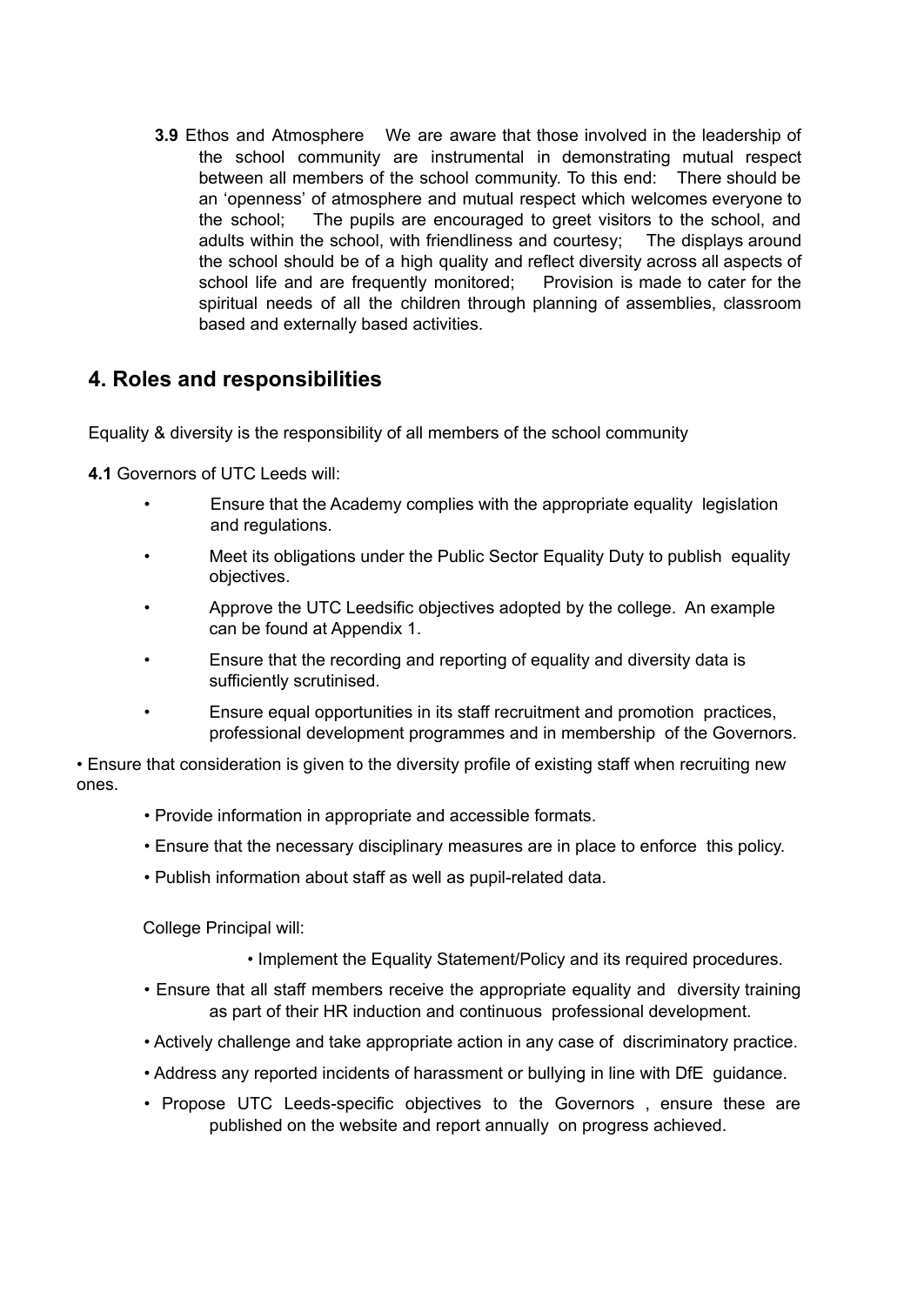Academy employees will:

• Be mindful of any incidence of harassment or bullying in the college.

- Address any minor issues of harassment or bullying and report any major breaches of the policy to the Principal.
- Identify and challenge bias and stereotyping within the curriculum and the college's culture.
- Promote equality and good relations and not harass or discriminate in any way.
- Monitor students' progress and academic needs to ensure that appropriate support is in place.
- Keep up to date with equality legislation and its application by attending the appropriate training.
- UTC Leeds will publish the Equality Statement/Policy and objectives on its website, in order to demonstrate how it is complying with the Public Sector Equality Duty in the Equality Act 2010 and is advancing equality of opportunity.

# **5. Uniform/dress policy**

- **5.1** The Act does not deal specifically with aspects of pupils' and employees' appearance, but the general requirement not to discriminate in the treatment of people applies here in relation to other aspects of the policy.
- **5.2** UTC Leeds will ensure that uniform policies do not discriminate because of race, gender, disability, religion/belief, sexual orientation or age.
- **5.3** UTC Leeds will be sensitive to the needs of different cultures, races and religions and act reasonably in accommodating these needs, without compromising important school policies, such as those relating to safety or discipline.

# **6. Promoting equality**

**6.1** In order to meet their equality objectives, UTC Leeds will:

- Ensure that all pupils have access to a curriculum and to teaching and learning opportunities which meet their needs, including extra support where this has been identified as a statutory need. When planning the curriculum, Academies will take every opportunity to promote and advance equality.
	- Develop pupils' advocacy skills so that they can detect bias, and challenge discrimination, leading to justice and equality
- Equality and diversity will be fully integrated into the learning experience and will be evident in curriculum planning, developing schemes of work and delivering teaching, learning and assessment.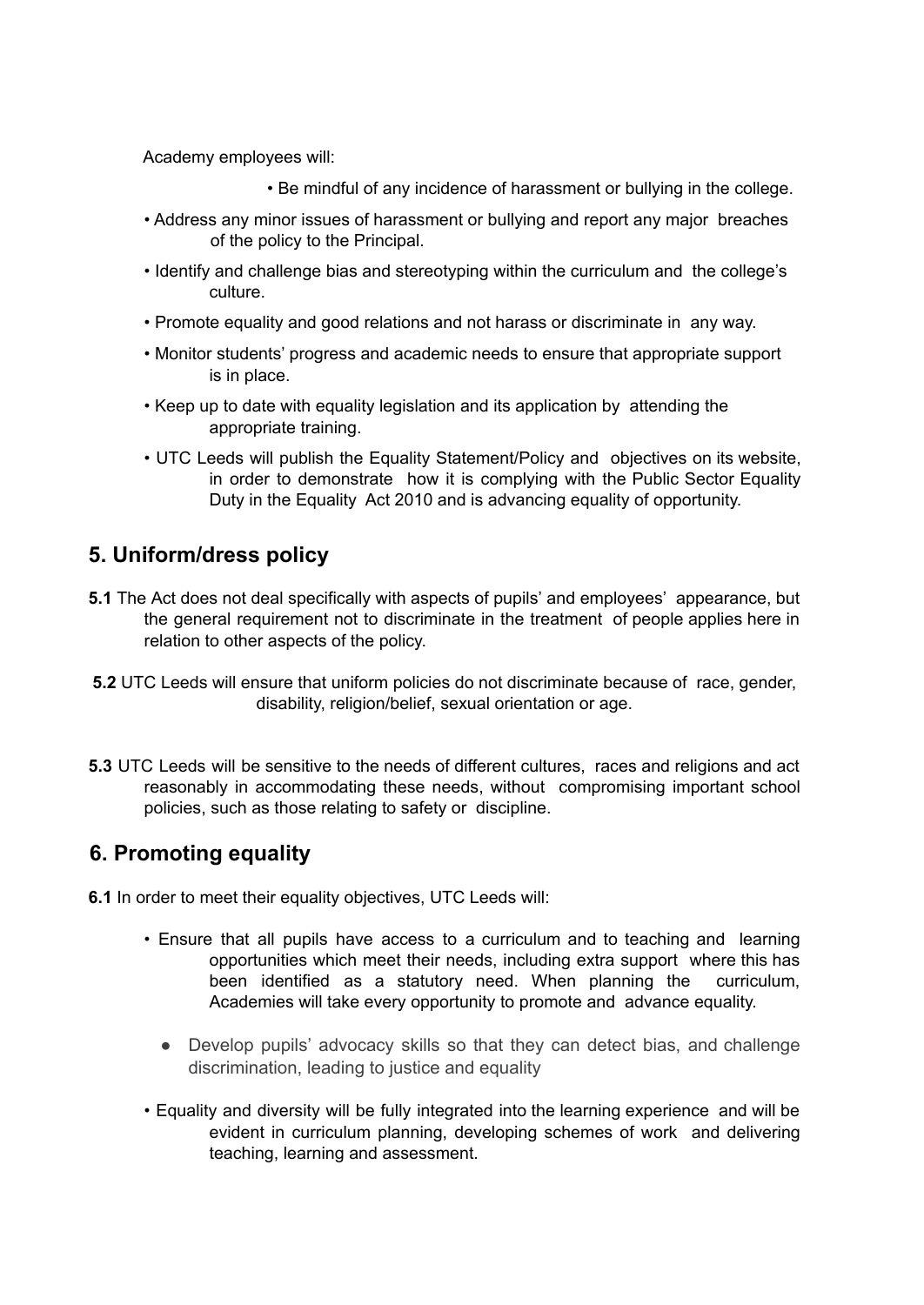- Have a clearly defined disciplinary system which is consistently enforced.
- Increase physical and other forms of access for children and young people who have disabilities or other special needs to the school curriculum and take necessary steps to meet pupils' needs by using a variety of approaches and planning reasonable adjustments, enabling pupils to take as full a part as possible in the activities of the college, including extra-curricular activities.
- Seek the views of advisory staff, outside agencies and local schools as appropriate.
- Plan ongoing events and activities to raise awareness of equality and diversity.
- Carefully monitor bullying and prejudice and deal with it accordingly, recording any incidents. Training will be given to both existing and new staff to ensure that they are aware of the process for reporting and following up incidents of prejudice-related bullying.

# **7. Employment**

- **7.1** UTC Leeds aims to employ a workforce that reflects the community which it serves.
- **7.2** In seeking to achieve a balanced workforce at all levels,UTC Leeds will ensure that no employee, job applicant or candidate for promotion will be disadvantaged or treated less favourably because of conditions or requirements that are not related to the job.
- **7.3** Staff will be expected to treat each other in a fair and respectful manner that is free from discrimination.
- **7.4** Reasonable adjustments will be made to working arrangements and premises to ensure equal access for employees or potential employees who have a disability or a particular health concern.

All staff will receive relevant equality and diversity training.

### **8. External partners**

**8.1** External partners working with UTC Leeds will be required to comply with the requirements of this Policy.

### **9. Monitoring and review**

- **9.1** UTC Leeds will review this policy every three years. In addition, they will report annually on the progress made in achieving their equality objectives.
- **9.2** Data to be published may include, but not be limited to: school performance, anti-bullying policies, school development plans, equality milestones and curriculum materials.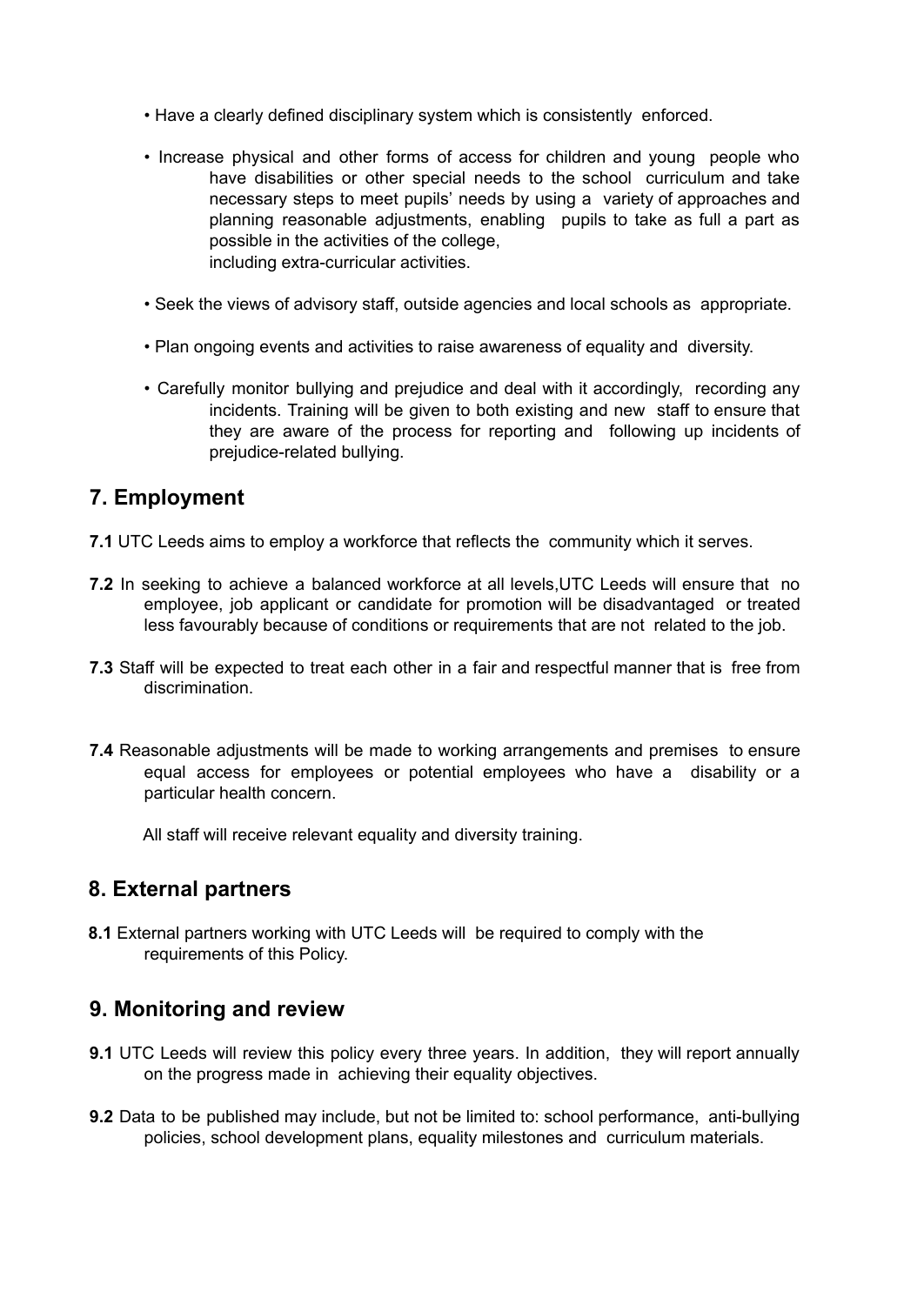**9.3** Progress will be monitored and evaluated with reference to the following: •

Individual attainment data.

- Equal opportunities recruitment data.
- Ofsted inspection judgements on equality and diversity.
- Incident records related to harassment and bullying.

**9.5** Any changes made to this policy will be communicated to all members of staff.

# **10. Complaints**

- **10.1** Members of staff, parents/carers or students who believe they have suffered any form of discrimination, harassment or victimisation are entitled to raise the matter through the appropriate grievance procedure.
- **10.2** UTC Leeds will take any allegation of discrimination, harassment or victimisation very seriously. If, on investigation, it is established that discrimination, victimisation or harassment has occurred, disciplinary action will be taken.

# **11. Equality objectives**

**11.1** UTC Leeds has adopted the Equality Objectives listed below. Progress on achieving these will be reported on annually.

### **Trust-wide objectives:**

#### **Objective 1**

| <b>Details</b> | To undertake an initial analysis of data relating to current students employees<br>with regard to race, gender and disability by 1st April 2022 and report this to<br>Governors |
|----------------|---------------------------------------------------------------------------------------------------------------------------------------------------------------------------------|
| Aim            | To ensure that current information is collated, as a base for determining<br>strategies to be adopted.                                                                          |

#### **Objective 2**

| <b>Details</b> | To undertake an annual data analysis, noting any changes to the previous<br>collated data and to review pay decisions for employees of different race,<br>gender and disability, investigating any areas of concern. Outcome to be<br>reported to Governors |
|----------------|-------------------------------------------------------------------------------------------------------------------------------------------------------------------------------------------------------------------------------------------------------------|
| Aim            | To ensure that data is collated and analysed annually and to identify any<br>potential inequality, demonstrating that the Trust is attempting to eliminate<br>discrimination and advance equality.                                                          |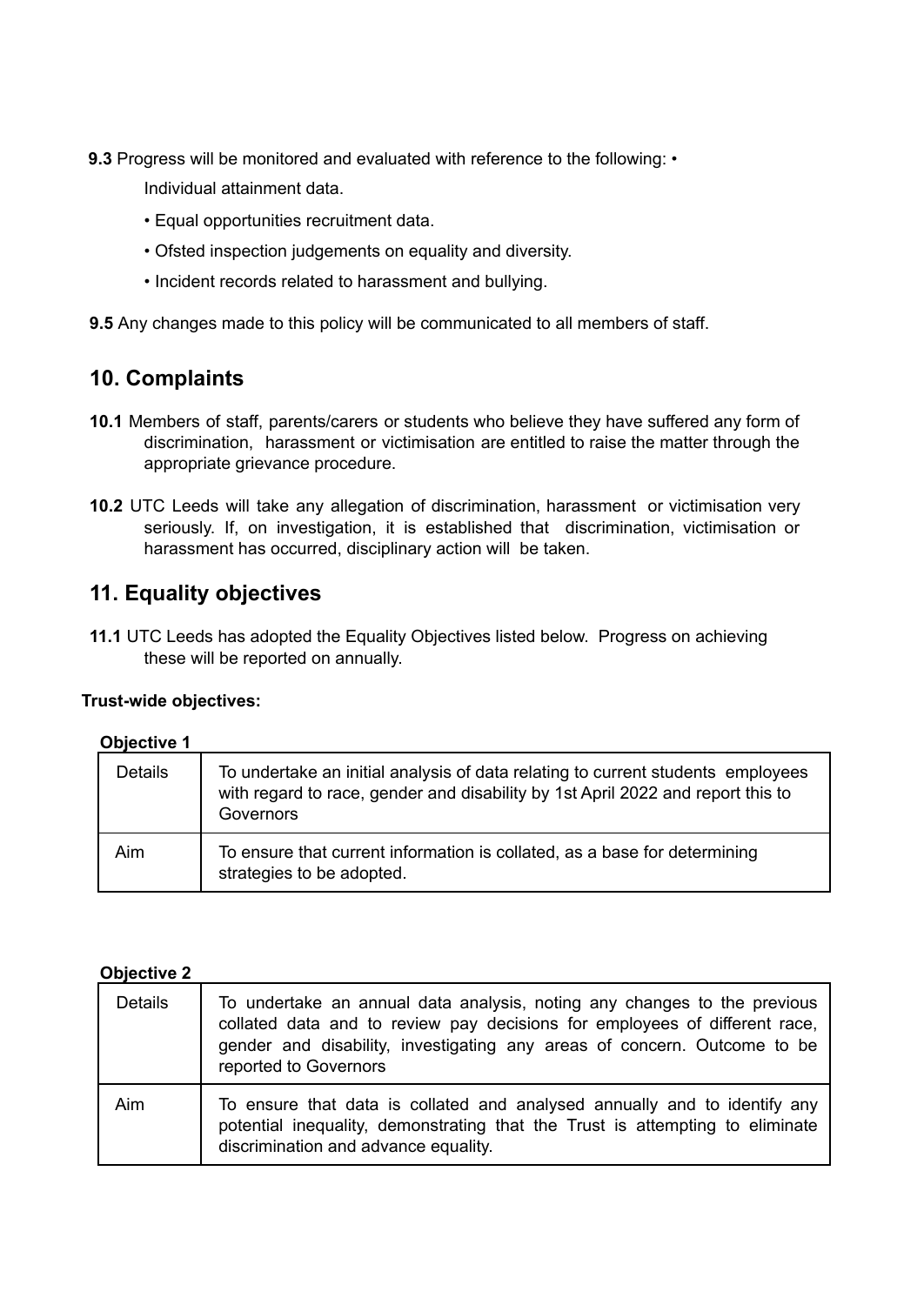#### **Objective 3**

| <b>Details</b> | To capture staff recruitment data relating to equal opportunities centrally by<br>1st October 2022. |
|----------------|-----------------------------------------------------------------------------------------------------|
| Aim            | To assess the application of the Equality Statement/Policy and Objectives in<br>the college.        |

# **12. Equality impact statement**

We will do all we can to ensure that this policy does not discriminate, directly or indirectly. We shall do this through regular monitoring and evaluation of our policies.

On review we shall assess and consult relevant stakeholders on the likely impact of our policies on the promotion of all aspects of equality, as laid down in the Equality Act (2010). This will include, but not necessarily be limited to: race; gender; sexual orientation; disability; ethnicity; religion; cultural beliefs and pregnancy/maternity.